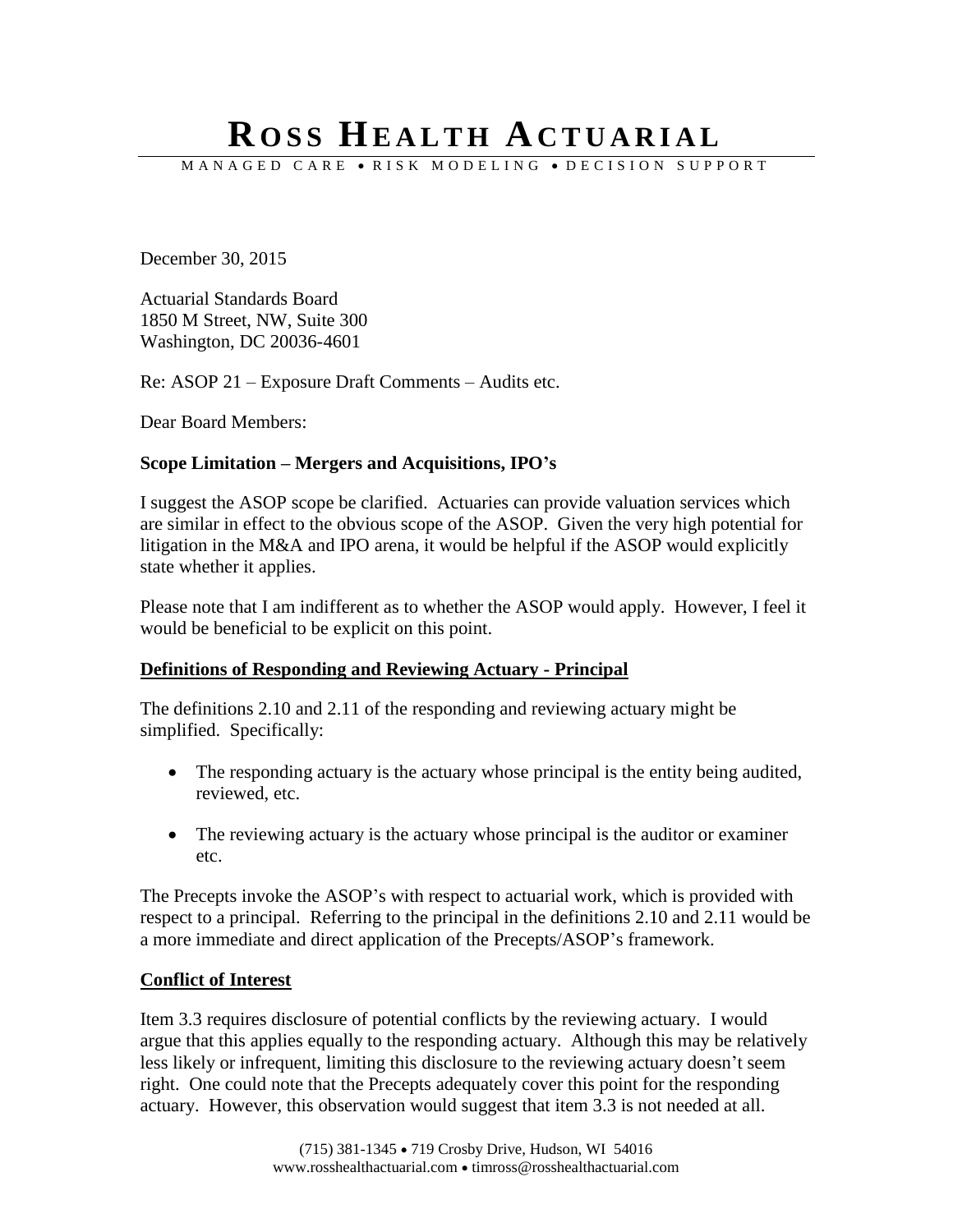December 30, 2015 ASOP 21 – Exposure Draft Comments – Audits etc. Page 2 of 3

### **Communication**

Item 3.4 describes communication from the responding actuary, including:

 "The responding actuary may involve other individuals in responding to the auditor or examiner."

My comment here concerns whether the communication from the responding actuary is "unfiltered." This goes to basic Precept issues regarding control of work product, and concerns that the work is not used to mislead others. Even disregarding a principal intent on deception, there remains the possibility of miscommunication and misinterpretation.

You may want to consider clarification on this point.

## **General**

To some extent, the ASOP may exceed the general scope and tone of an ASOP by being overly prescriptive, and by addressing points which are not essentially matters of actuarial practice. For example, item 3.5.3 discusses disagreements on provision and use of information. The standard either goes too far, or not far enough:

- The reviewing actuary should request information that is necessary as a matter of actuarial practice. The ASOP's will generally address this point.
- There may be a difference of actuarial opinion as to what information is necessary. The Precepts, and Annotation 10-1, address this point.
- As such, the 3.5.3 wording goes too far.

Conversely, 3.5.3 provides inadequate guidance:

- What if the disagreement remains, and some data is not provided?
- What disclosure is required? Does this result in a qualified opinion? Does the qualified opinion result in a qualified audit opinion?
- Suppose, in the opinion of the reviewing actuary, the need for the requested information passes a "bright line" test, and is not simply a matter of a difference in actuarial opinion. Assuming the refusal to provide the data emanates from the responding actuary, is there an unresolved material violation of the ASOP's?
- If so, the draft ASOP does not state whether the audit/review is an "adversarial environment." This point would determine the responsibility of the reviewing actuary to report the situation to the ABCD under Annotation 13-2 of the Code.